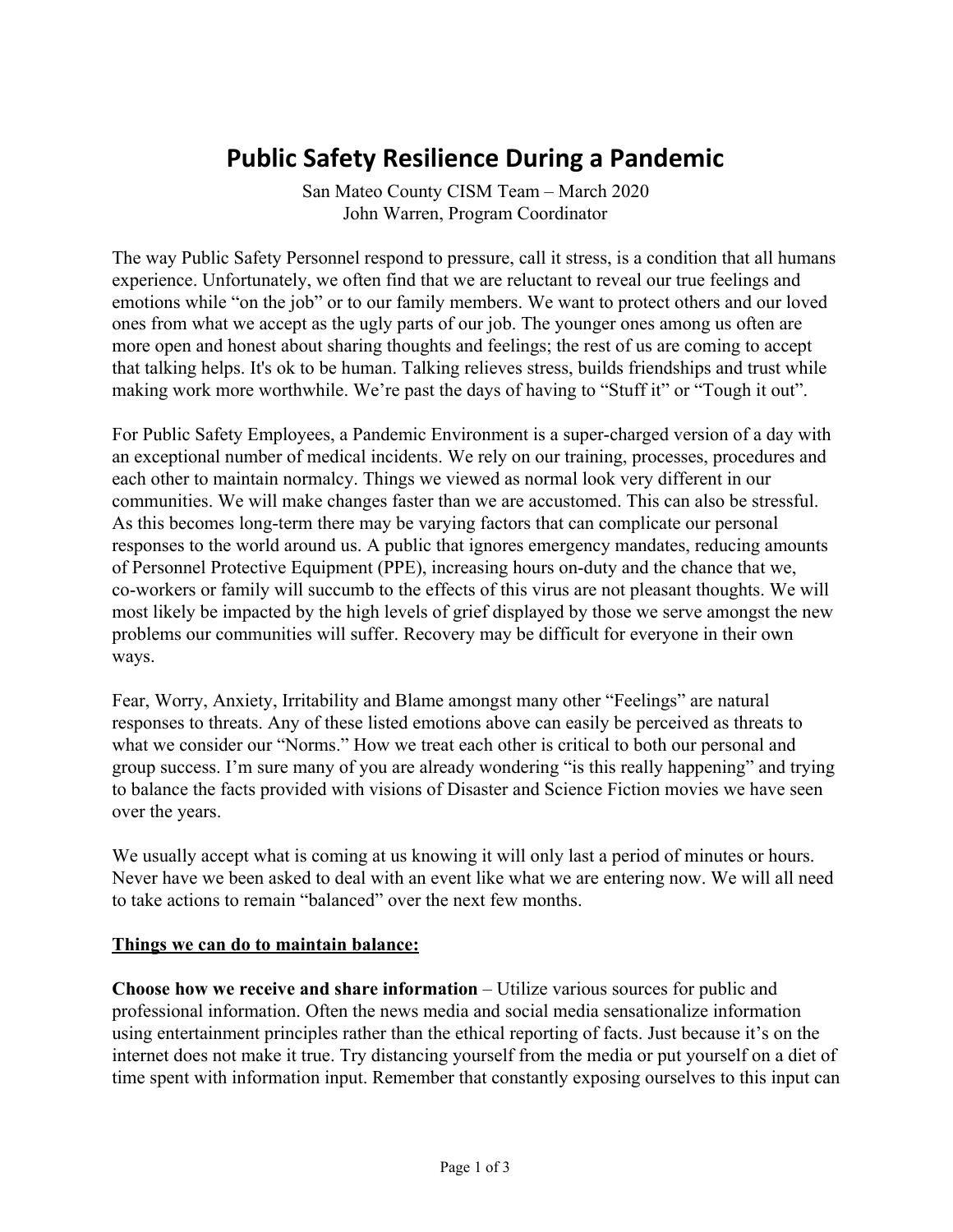have a detrimental impact on how we respond to each other, ourselves and the public. Decide which sources you are going to trust.

## **Realize that new habits may be required**

Accepting new habits is hard. As we adapt to our new (and hopefully temporary) normal aspects of our lives things will continue to change. How we conduct our work, shopping, family activities, socializing may be unique and challenging. Possible separation from loved ones and friends can create feelings of isolation when you need contact the most. Constantly having children at home can alter relationships. New habits may be needed to address changes based upon logic. Don't tell yourself (or others) "You Should" do something, convert the idea into "I am Choosing to do X so that I feel more energy, stay healthy, help my peers, care for my loved ones". Accept that others may have solutions to problems that are better than your own. Accept that a team moves more successfully than a group of individuals. Be gentle with yourself and recognize that all change is stressful, but not necessarily bad.

## **Physical / Self Care is Important**

Exercise to relieve stress through physical exertion. Many of us realize that stress causes the brain to tell the body to release chemicals into our bloodstreams. Epinephrine, Adrenaline, Dopamine, Cortisol and others address what we commonly refer to as the "Fight or Flight" reactions. We have needed these chemicals since the caveman days to protect ourselves and deal with critical situations. In Public Safety we are often unaware that this chemical manufacturing process is occurring because it has become our normal condition. Repeatedly responding to traumatic events can lead to a build up of these chemicals that need to be "burnt off". Often our decision-making processes, relationship concerns and how we view the world can be directly tied to the abundance of stress hormones and chemicals in our bodies. Exercise in any form is an excellent way to reduce the impact of these chemicals and return our systems to a more manageable level. In the longer term, exercise will turn stress into strength and assist us in a longer, healthier life by balancing them with naturally produced recovery hormones.

Likewise, getting rest (especially sleep) will assist in maintaining clear reasoning abilities and alertness to function in our public safety roles. Sleep lowers your cortisol level and gives your brain time to process difficult memories, so that they don't linger. Positive social interactions – relaxing and talking with people you can respect assists in relaxing and raising recovery hormones.

Lastly, self-care has to include diet. Try and ensure you get enough healthy calories spread out throughout the day. That's not to say your favorite distraction can't be eaten, just try and make sure the body is fueled with the foods it needs and not just the ones you crave. Proteins, vegetables and fruits are best of course but even a power bar once in a while can keep you going.

#### **Awareness and Acceptance of Past Trauma**

Many of us have seen the worst of what the world has to offer. It is ok to acknowledge that some of the incidents we have experienced stay with us and change us. Sometimes we wonder "what